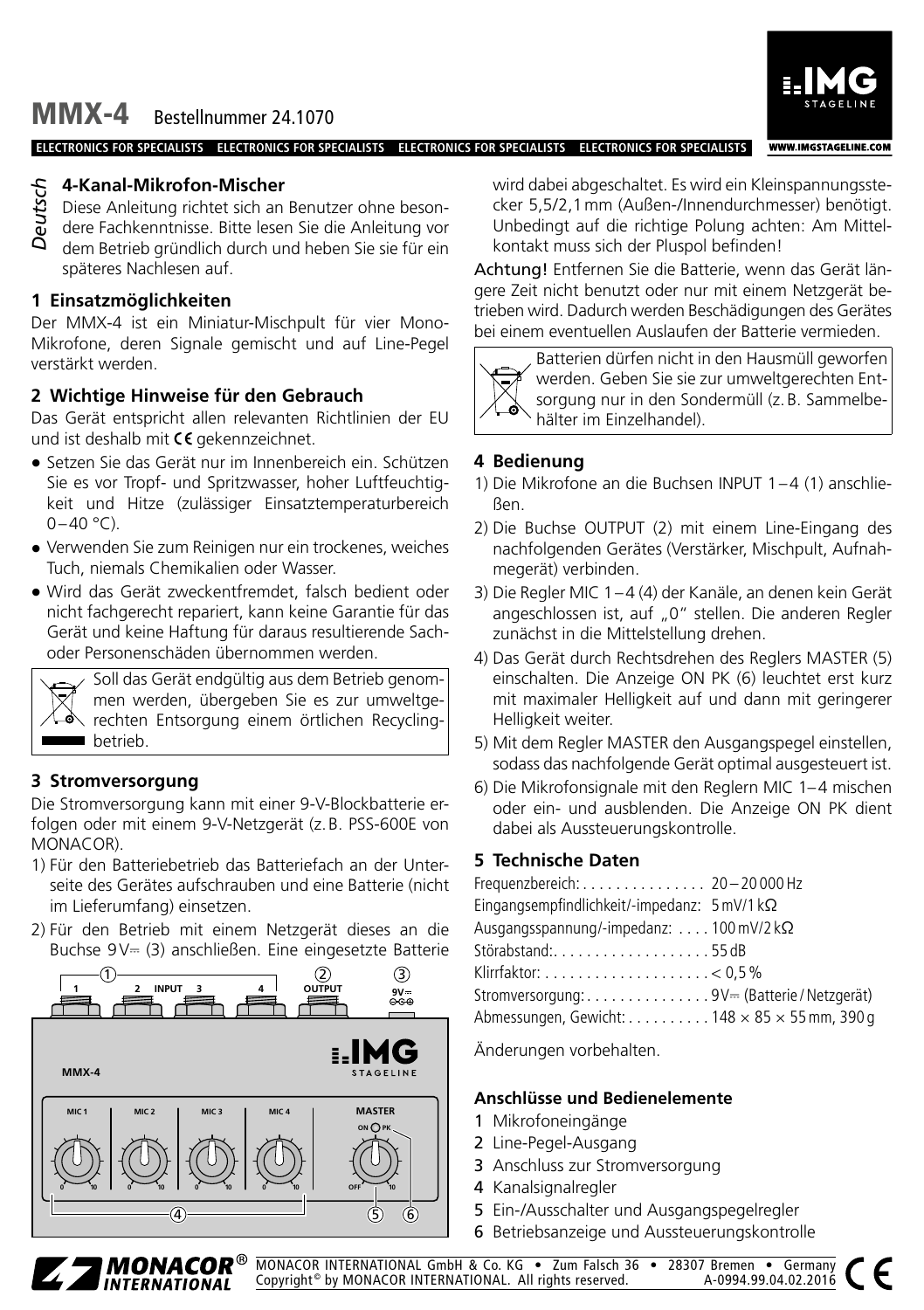MMX-4 Order number 24.1070



**WWW.IMGSTAGELINE.COM** 

**ELECTRONICS FOR SPECIALISTS ELECTRONICS FOR SPECIALISTS ELECTRONICS FOR SPECIALISTS ELECTRONICS FOR SPECIALISTS**

# **4-Channel Microphone Mixer**

These instructions are intended for users without any specific technical knowledge. Please read the instructions carefully prior to operation and keep them for later reference. *English*

# **1 Applications**

The MMX-4 is a miniature mixer for four mono microphones whose signals are mixed and amplified to line level.

## **2 Important Notes**

The unit corresponds to all relevant directives of the EU and is therefore marked with  $\mathsf{CE}$ .

- The unit is suitable for indoor use only. Protect it against dripping water and splash water, high air humidity and heat (admissible ambient temperature range 0–40°C).
- For cleaning only use a dry, soft cloth, never use chemicals or water.
- No guarantee claims for the unit and no liability for any resulting personal damage or material damage will be accepted if the unit is used for other purposes than originally intended, if it is not correctly operated or not repaired in an expert way.

If the unit is to be put out of operation definitively, take it to a local recycling plant for a disposal which is not harmful to the environment.

## **3 Power Supply**

The power supply can be made with a 9V battery or a 9V power supply unit (e.g. PSS-600E from MONACOR).

- 1) For battery operation, unscrew the battery compartment at the lower side of the unit and insert a battery (not supplied).
- 2) For operation with a power supply unit connect the power supply unit to the jack  $9V = (3)$ . If a battery has been inserted, it is switched off. A low voltage plug 5.5/2.1mm (outside/inside diameter) is required. Always



observe the correct polarity: The positive pole must be at the centre contact!

Attention! Remove the battery if the unit is not in use for a longer time or if it is only operated with a power supply unit. Thus, the unit will not be damaged in case the battery should leak.



Never put batteries in the household waste. To protect the environment, always take them to a special waste disposal, e.g. collection container at your retailer.

# **4 Operation**

- 1) Connect the microphones to the jacks INPUT 1 to 4 (1).
- 2) Connect the jack OUTPUT (2) to a line input of the following unit (amplifier, mixer, recorder).
- 3) Set the controls MIC  $1-4$  (4) of the channels to which no unit has been connected to "0". Set the other controls to mid-position first.
- 4) To switch on the unit, turn the control MASTER (5) clockwise. The LED ON PK (6) shortly lights up at maximum brightness first and then keeps lighting at lower brightness.
- 5) Adjust the output level with the control MASTER so that the following unit is adjusted to an optimum level.
- 6) Mix the microphone signals with the controls MIC 1–4 or fade them in and out. The LED ON PK serves as a level indicator.

# **5 Specifications**

| Frequency range: 20 - 20 000 Hz                               |  |
|---------------------------------------------------------------|--|
| Input sensitivity: 5 mV                                       |  |
| Input impedance: $\dots \dots \dots \dots \dots 1$ k $\Omega$ |  |
| Output voltage: 100 mV                                        |  |
| Output impedance: $\dots \dots \dots \dots \dots 2k\Omega$    |  |
|                                                               |  |
|                                                               |  |
| Power supply: 9V= (battery or PSU)                            |  |
| Dimensions, weight: 148 $\times$ 85 $\times$ 55 mm, 390 g     |  |

Subject to technical modifications.

#### **Connections and Operating Elements**

- 1 Microphone inputs
- 2 Line level output
- 3 Connection for power supply
- 4 Channel signal controls
- 5 On/off switch and output level control
- 6 Power LED and level indicator



MONACOR INTERNATIONAL GmbH & Co. KG • Zum Falsch 36 • 28307 Bremen • Germany Copyright<sup>®</sup> by MONACOR INTERNATIONAL. All rights reserved.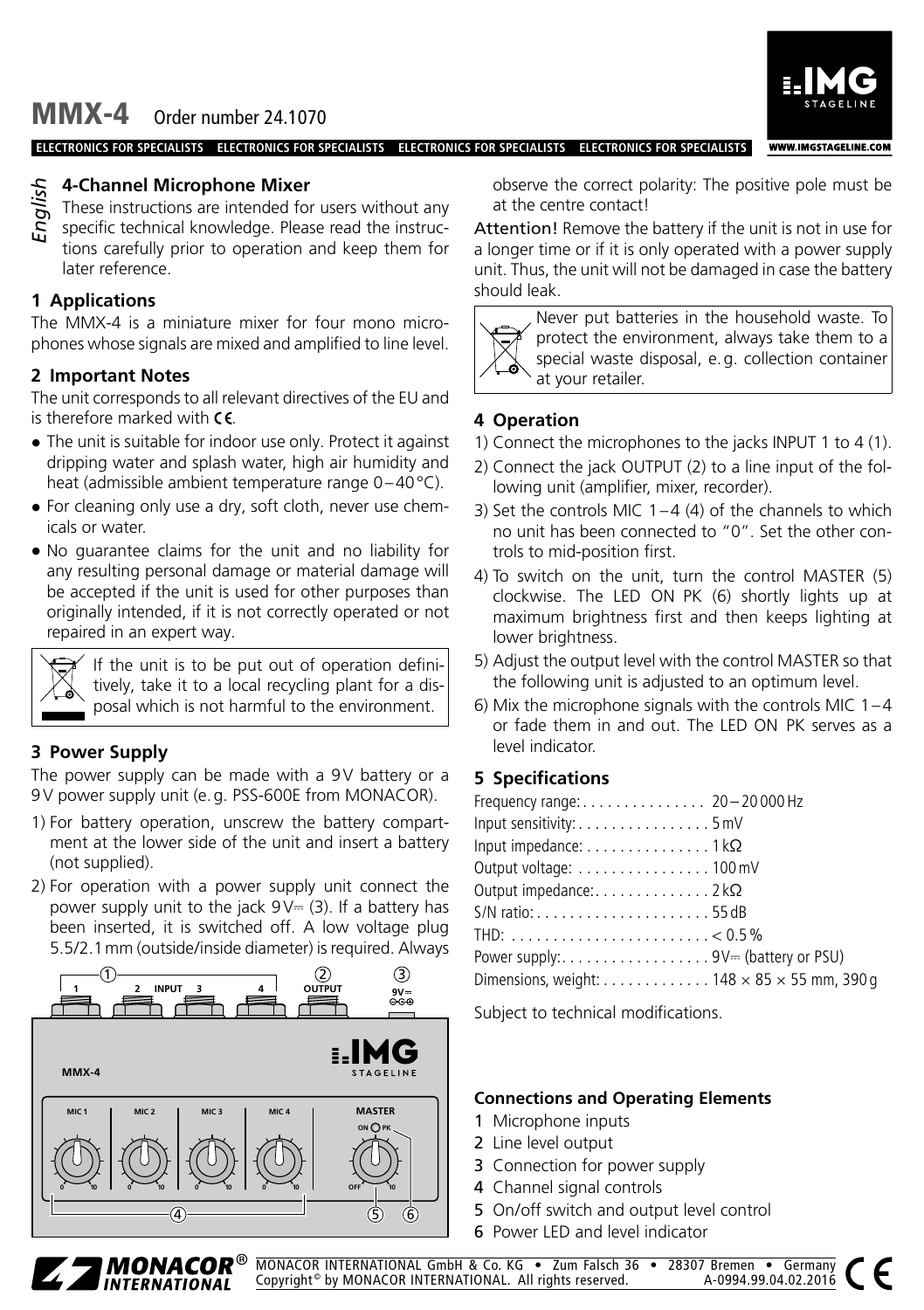MMX-4 Référence numérique 24.1070

#### **ELECTRONICS FOR SPECIALISTS ELECTRONICS FOR SPECIALISTS ELECTRONICS FOR SPECIALISTS ELECTRONICS FOR SPECIALISTS**



- Cette notice s'adresse aux utilisateurs sans connais-
- sances techniques particulières. Veuillez lire la notice *Français*
- avant le fonctionnement et conservez-la pour pouvoir, si besoin, vous y reporter ultérieurement.

## **1 Possibilités d'utilisation**

La MMX-4 est une table de mixage miniature pour 4 microphones mono dont les signaux sont mixés et amplifiés à un niveau ligne.

#### **2 Conseils d'utilisation et de sécurité**

L'appareil répond à toutes les directives nécessaires de l'Union européenne et porte donc le symbole CE.

- L'appareil n'est conçu que pour une utilisation en intérieur. Protégez-le des éclaboussures, de tout type de projections d'eau, d'une humidité élevée de l'air et de la chaleur (température ambiante admissible 0–40°C).
- Pour le nettoyage, utilisez un chiffon sec et doux, en aucun cas de produits chimiques ou d'eau.
- Nous déclinons toute responsabilité en cas de dommages matériels ou corporels résultants si l'appareil est utilisé dans un but autre que celui pour lequel il a été conçu, s'il n'est pas correctement utilisé ou réparé par une personne habilitée ; en outre, la garantie deviendrait caduque.



Lorsque l'appareil est définitivement retiré du service, vous devez le déposer dans une usine de recyclage adaptée pour contribuer à son élimination non polluante.

## **3 Alimentation**

L'alimentation peut s'effectuer via une batterie 9V ou un bloc secteur 9V (par exemple PSS-600E de MONACOR).

- 1) Pour un fonctionnement sur batterie, dévissez le compartiment batterie sur la face inférieure de l'appareil et insérez une batterie (non livrée).
- 2) Pour un fonctionnement avec un bloc secteur, reliez ce dernier à la prise 9V⎓ (3). Si une batterie est insérée, elle est déconnectée. Une fiche basse tension 5,5/2,1mm



(diamètre extérieur/intérieur) est nécessaire. Veillez à respecter la polarité : le pôle plus doit se trouver au contact médian.

**WWW.IMGSTAGELINE.COM** 

Attention ! Retirez la batterie en cas de non utilisation prolongée de l'appareil ou si l'appareil fonctionne uniquement avec un bloc secteur de manière à éviter que la batterie ne coule et n'endommage l'appareil.

Ne jetez pas les batteries usagées dans la poubelle domestique ; déposez-les dans un container spécifique ou déposez-les chez votre détaillant.

#### **4 Utilisation**

- 1) Reliez les microphones aux prises INPUT 1–4 (1).
- 2) Reliez la prise OUTPUT (2) à une entrée Ligne de l'appareil suivant (amplificateur, table de mixage, enregistreur).
- 3) Mettez les réglages MIC 1–4 (4) des canaux auxquels aucun appareil n'est relié, sur «0». Dans un premier temps, tournez les autres réglages sur la position médiane.
- 4) Allumez l'appareil en tournant vers la droite le réglage MASTER (5). La LED ON PK (6) brille tout d'abord brièvement avec une luminosité maximale puis avec une luminosité plus faible.
- 5) Avec le réglage MASTER, réglez le niveau de sortie pour que l'appareil suivant soit géré de manière optimale.
- 6) Mixez les signaux micro avec les réglages MIC 1–4 ou faites-les entrer et sortir. La LED ON PK sert d'indicateur de niveau.

#### **5 Caractéristiques techniques**

| Bande passante: 20-20000 Hz                               |  |
|-----------------------------------------------------------|--|
| Sensibilité d'entrée : 5 mV                               |  |
| Impédance d'entrée : 1 k $\Omega$                         |  |
| Tension de sortie: $\dots\dots\dots\dots$ 100 mV          |  |
| Impédance de sortie : 2 k $\Omega$                        |  |
| Rapport signal/bruit:55dB                                 |  |
|                                                           |  |
| Alimentation: 9V= (batterie ou bloc secteur)              |  |
| Dimensions, poids : 148 $\times$ 85 $\times$ 55 mm, 390 g |  |
|                                                           |  |

Tout droit de modification réservé.



CARTONS ET EMBALLAGE PAPIER À TRIER

#### **Branchements et éléments**

- 1 Entrées micro
- 2 Sortie niveau ligne
- 3 Branchement pour alimentation
- 4 Réglages signal canal
- 5 Interrupteur marche/arrêt et réglage de niveau de sortie
- 6 Témoin de fonctionnement et indicateur de niveau



MONACOR INTERNATIONAL GmbH & Co. KG • Zum Falsch 36 • 28307 Bremen • Germany Copyright<sup>®</sup> by MONACOR INTERNATIONAL. All rights reserved.